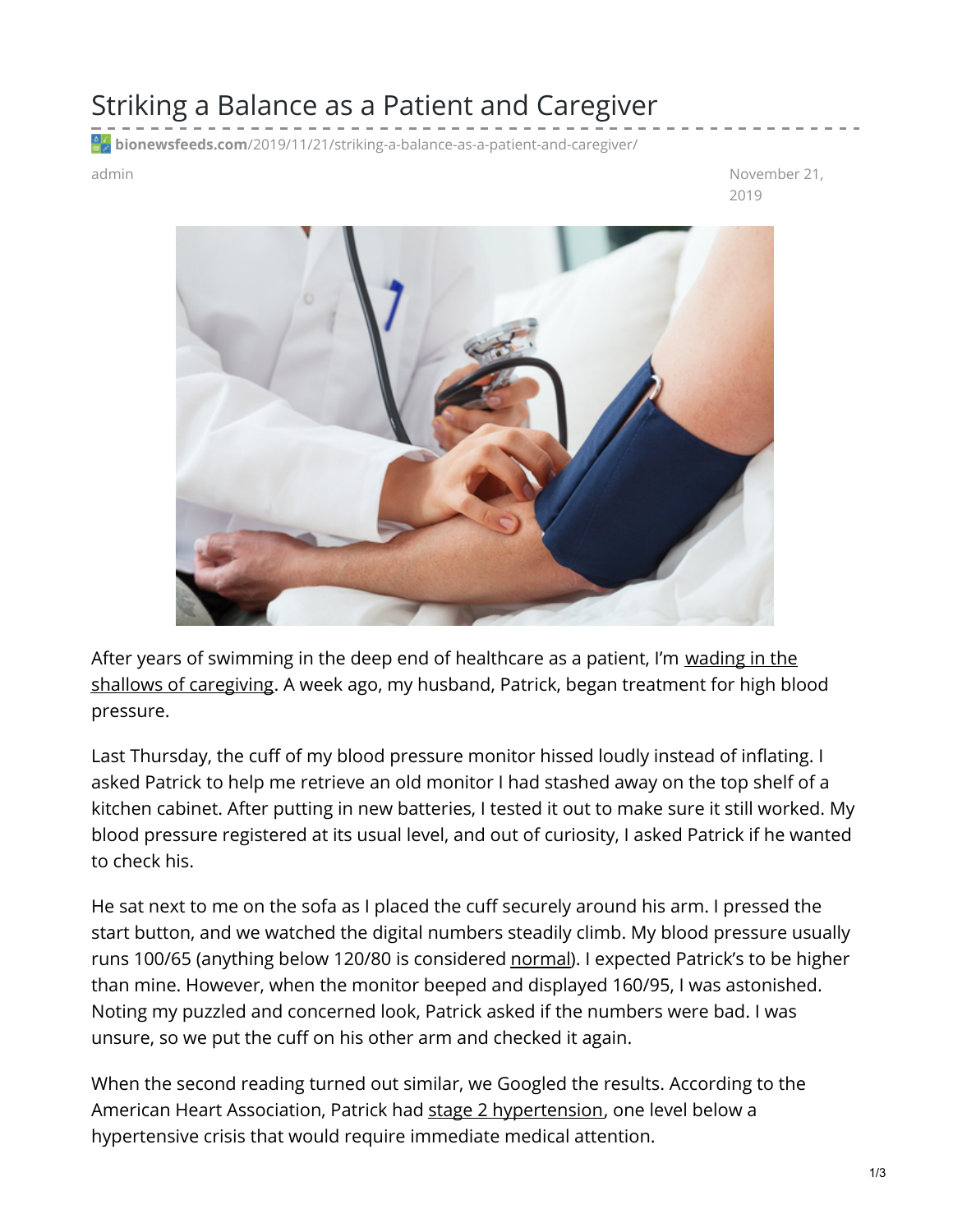If his high blood pressure weren't terrible enough, I flashed back to a few days earlier when Patrick came home early from work because he wasn't feeling well and his chest hurt. When I had asked if the pain was inside or on the muscle outside, Patrick motioned from the left side of his chest, around the side of his ribcage, and up to his shoulder blade.

I told myself that maybe he had strained his muscles that weekend from unloading two heavy wall cabinets from my car. My instinct made me worry that it was his heart, and his high blood pressure intensified my suspicions.

Patrick was scheduled to fly out of town the following afternoon, so he made an appointment with his doctor first thing Friday morning. The doctor prescribed [metoprolol](https://www.drugs.com/metoprolol.html), a beta blocker used to treat hypertension, and advised him to cancel his trip. The doctor also ordered bloodwork and scheduled a follow-up appointment in two weeks.

Until Patrick's blood pressure returns to normal, we're treating this as a chronic condition. While he doesn't require 24-hour care, I've assumed a caregiver role, and I'm beginning to question my ability to be one. Whether it's my need for control or my decades of experience as a patient, I've been expecting my husband to be as fastidious about his healthcare as I am about mine.

I'm proactive in my healthcare, asking questions and taking notes. I review my lab results and chart my blood pressure, temperature, and weight every morning to check for any abnormalities or drastic changes. My hepatologist calls me her favorite patient because I'm so compliant, following every order and taking my medications religiously.

Patrick, on the other hand, is more lackadaisical. I've shown him how to use the blood pressure monitor, but he forgets to take it first thing in the morning before he becomes active. I then find myself asking him if he has checked it once or twice again later in the day after taking his medication.

We became frustrated with each other when the doctor's office called with his lab results. Patrick told me "everything was OK." When I pressed for specifics, such as the type of tests they ran, the response he gave me was "whatever they usually test for." After going back and forth, Patrick finally called the office to ask for the results again. From what I could infer from the conversation, the doctor ran a comprehensive metabolic panel to check his glucose level and liver and kidney functions.

I'm compassionate and empathetic, so I hate feeling like a nagging wife. If my husband were unable to do things for himself, I would have more patience. I'm struggling with wanting him to take an active role so that he's not dependent on me. The problem isn't that I don't care, but I care too much. If I don't have all the information, I feel helpless, and I can't seem to get